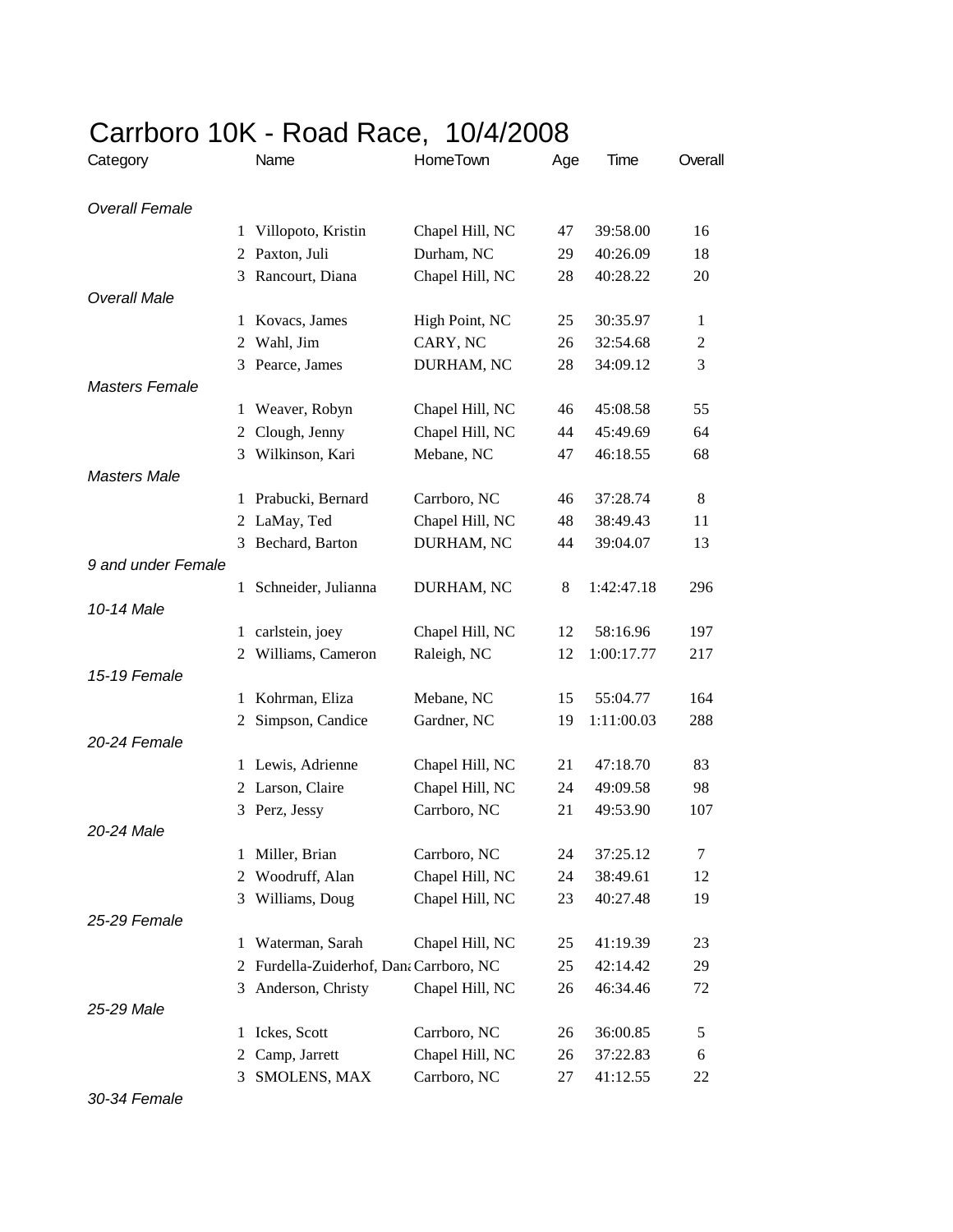|              |              | 1 Larson, Sara      | Chapel Hill, NC   | 34 | 41:58.18   | 27             |
|--------------|--------------|---------------------|-------------------|----|------------|----------------|
|              | 2            | Barnes, Leslie      | Durham, NC        | 34 | 44:30.01   | 49             |
|              | 3            | Horne, Meredith     | Chapel Hill, NC   | 33 | 44:40.27   | 51             |
| 30-34 Male   |              |                     |                   |    |            |                |
|              | 1            | Thirumurthy, Harsha | Carrboro, NC      | 31 | 34:56.28   | $\overline{4}$ |
|              | 2            | Saliba, David       | Winston Salem, NC | 34 | 38:11.53   | 9              |
|              |              | 3 Heinonen, Chris   | Chapel Hill, NC   | 30 | 38:31.01   | 10             |
| 35-39 Female |              |                     |                   |    |            |                |
|              | 1            | Davis, Beth         | Chapel Hill, NC   | 39 | 46:35.20   | 75             |
|              | 2            | Jaspers, Ilona      | Carrboro, NC      | 39 | 47:16.15   | 82             |
|              | 3            | Grubbs, Stephanie   | Chapel Hill, NC   | 37 | 47:24.13   | 85             |
| 35-39 Male   |              |                     |                   |    |            |                |
|              |              | 1 Desormeau, Marc   | Chapel Hill, NC   | 38 | 40:22.35   | 17             |
|              | 2            | Ross, Timothy       | Carrboro, NC      | 35 | 41:27.75   | 24             |
|              | 3            | Hirsch, Eric        | Hillsborough, NC  | 38 | 42:56.46   | 34             |
| 40-44 Female |              |                     |                   |    |            |                |
|              | $\mathbf{1}$ | Charney, Amy        | Chapel Hill, NC   | 40 | 46:35.10   | 74             |
|              | 2            | Webster, Cindy      | Chapel Hill, NC   | 44 | 48:08.73   | 91             |
|              | 3            | Van Sant, Laura     | Chapel Hill, NC   | 42 | 51:47.63   | 127            |
| 40-44 Male   |              |                     |                   |    |            |                |
|              | 1            | Squires, Chris      | Raleigh, NC       | 42 | 39:32.17   | 15             |
|              |              | 2 Echegaray, Marcos | Carrboro, NC      | 41 | 40:38.97   | 21             |
|              | 3            | Collis, Stewart     | Carrboro, NC      | 40 | 42:05.86   | 28             |
| 45-49 Female |              |                     |                   |    |            |                |
|              | 1            | Holland, Holly      | Chapel Hill, NC   | 46 | 47:57.83   | 89             |
|              | 2            | Wander, Anne        | Chapel Hill, NC   | 47 | 48:37.19   | 96             |
|              |              | 3 Barnett, Susan    | Carrboro, NC      | 47 | 50:58.93   | 120            |
| 45-49 Male   |              |                     |                   |    |            |                |
|              | 1            | McLeod, Wayne       | Chapel Hill, NC   | 48 | 39:14.20   | 14             |
|              | 2            | Guiles, Austin      | Chapel Hill, NC   | 49 | 41:30.12   | 25             |
|              | 3            | Drewry, David       | DURHAM, NC        | 45 | 41:57.08   | 26             |
| 50-54 Female |              |                     |                   |    |            |                |
|              | 1            | Brady, Ann          | Mebane, NC        | 52 | 46:48.23   | 77             |
|              | 2            | Baron, Naomi        | Chapel Hill, NC   | 53 | 53:41.84   | 150            |
|              | 3            | Soeters, Lisa       | Chapel Hill, NC   | 53 | 57:07.92   | 184            |
| 50-54 Male   |              |                     |                   |    |            |                |
|              | 1            | Blake, John         | Chapel Hill, NC   | 50 | 43:21.50   | 36             |
|              | 2            | Dreher, Doug        | Chapel Hill, NC   | 50 | 46:34.80   | 73             |
|              | 3            | Storrow, Joel       | Asheville, NC     | 50 | 47:48.75   | 88             |
| 55-59 Female |              |                     |                   |    |            |                |
|              | 1            | Hollmann, Lena      | Cary, NC          | 57 | 52:05.25   | 133            |
|              | 2            | Boone, Joan         | Efland, NC        | 55 | 55:00.61   | 163            |
|              | 3            | Lane, Nancy         | Chapel Hill, NC   | 57 | 1:01:59.40 | 237            |
| 55-59 Male   |              |                     |                   |    |            |                |
|              |              | 1 Bailey, Phillip   | Raleigh, NC       | 55 | 44:24.70   | 46             |